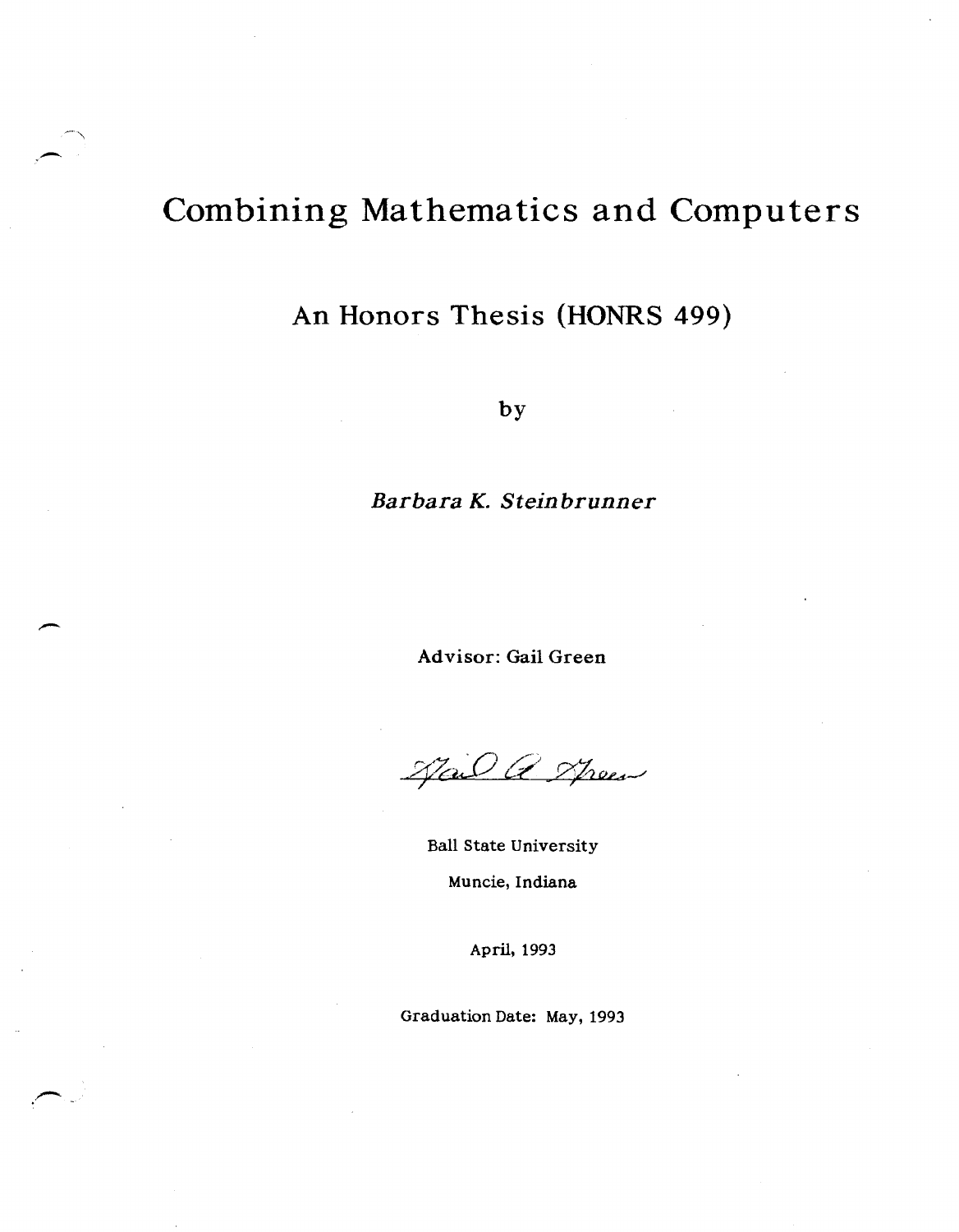#### I. PURPOSE OF THESIS:

This computer program is a combination of a few commonly experienced and taught applications of mathematics and a file or "record keeping" system for the teacher. It is written in the Turbo Pascal computer language and concerns proportions, percents, and word problems that include sale price problems, Pythagorean theorem applications, and some miscellaneous problems.

 $\epsilon_{p}$ call TheS,S;  $LD$ 2489 <sup>f</sup>Z¥ 19q3 . s 7tfJ

The proportions are randomly drawn from a data file of problems, and the percent problems are randomly generated. Once the user has responded to a problem, a randomly chosen statement of praise is displayed on the screen if the answer was correct. If the user answered incorrectly, the correct value is displayed with a randomly chosen encouragement statement.

The main emphasis of my program was upon the word problem section that contains various word problem" shells" for each area. These" shells" determine the type of mathematical manipulation necessary to calculate the answer, but the user can determine what topics the problems concern. Also, the use of the word problem" shells" makes the program more versatile by allowing a wide range of problems of varying difficulty levels to be produced from just a few of these" shells."

The "record keeping" portion is for the convenience of the teacher. It creates and manipulates data bases of information. It records the user's performance on the various portions testing mathematical skills. These files can be viewed, evaluated, and manipulated by the teacher.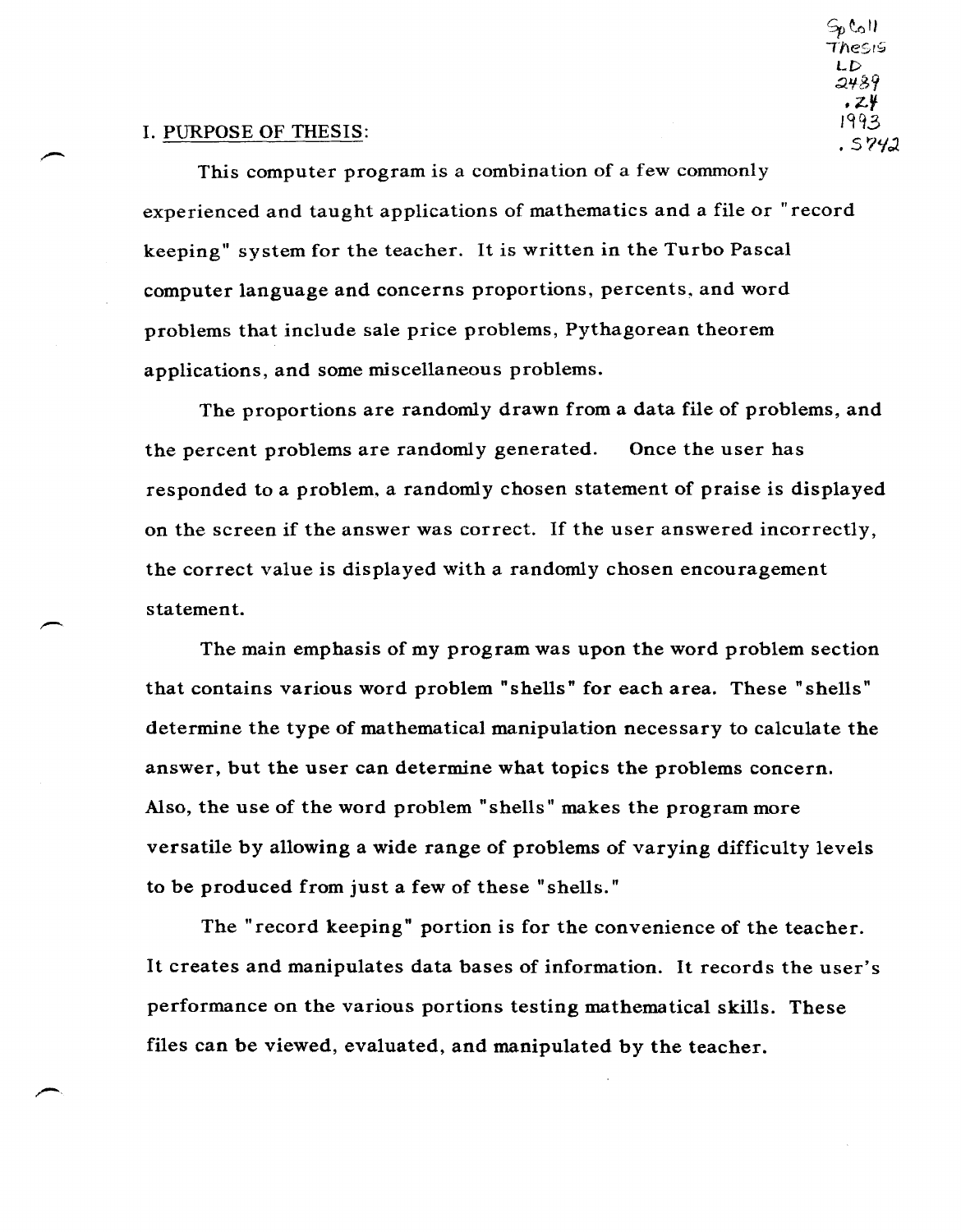#### II. REASONS FOR THIS THESIS:

I wanted to do produce something that combined my Honors experience, my secondary mathematics education major, and my computer endorsement. I also wanted to create something that I could use once I graduate and attain a full-time teaching position. Recently, I have viewed several mathematical software packages for my MATHS 331 course. While doing this, I noticed that many of these software packages concerned word problems. A few of them even stepped through the process of determining the important information and working a word problem, but none of the programs allowed the user to determine what the word problems would concern. So many students say that word problems are" stupid" and do not apply to their lives. With the word problem shells I have created, the user (who will probably be a student) can decide what the word problem will concern. The mathematical manipulation that is required to solve the problem is determined by the existing shell, but the user chooses the topic.

Proportions and percents seem to be addressed in several different levels of mathematics. They are introduced in junior high and are touched upon repeatedly throughout high school mathematics classes. Since these topics are frequently touched upon, J decided to include them as "drill" portions of my program.

The word problems are divided into three sections: sale prices, Pythagorean theorem applications, and a section of miscellaneous problems. Sale prices are included because they have many "real life" applications, and knowing how to calculate sale prices and discounts can be useful for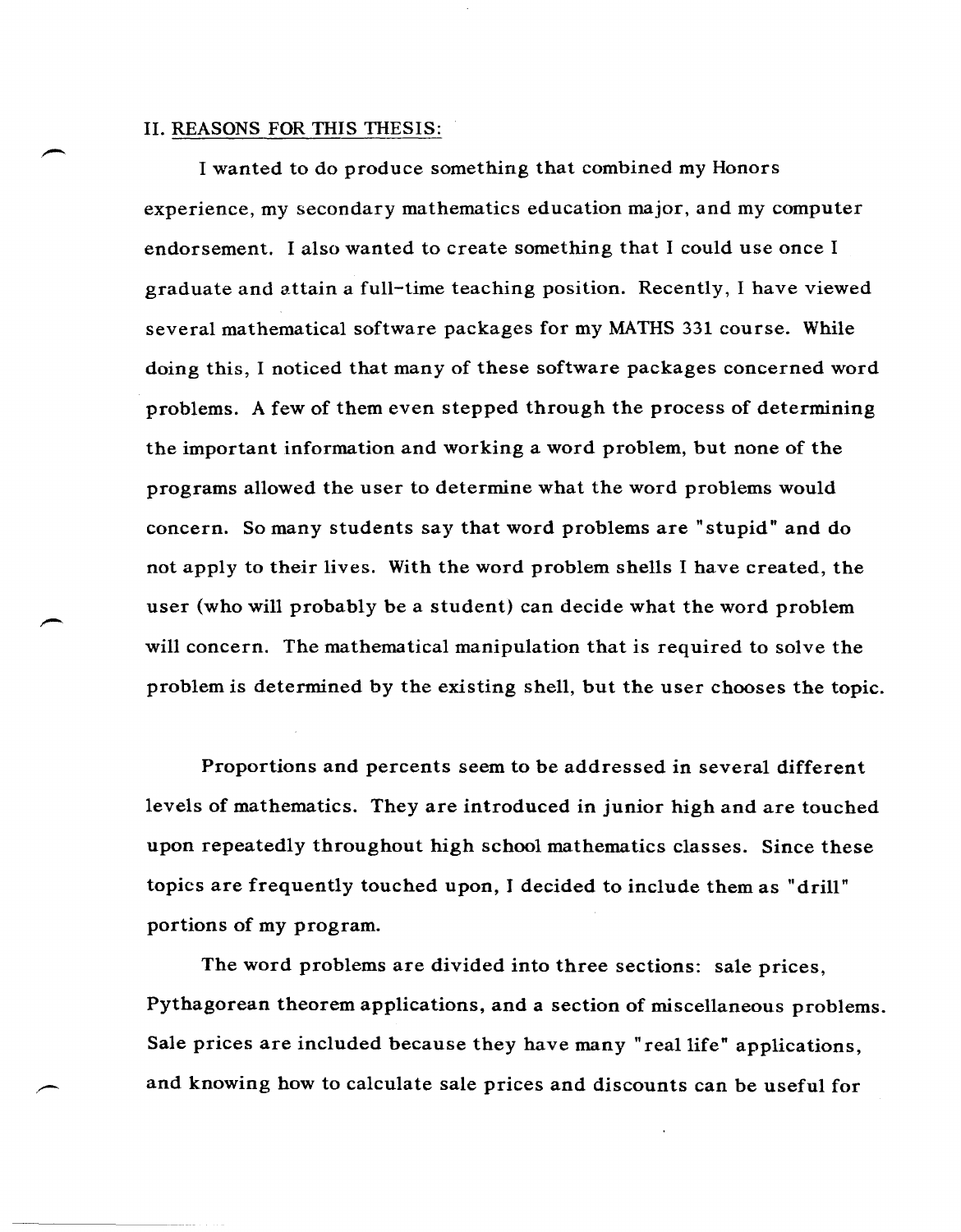everyone. The Pythagorean theorem applications are included because they are frequented quite often throughout the different levels of junior high and high school mathematics classes, including: algebra, geometry, and analytic geometry. The Pythagorean theorem has many applications that are often not realized. The miscellaneous problem section is included to cover a variety of problems without creating five or six different shells for each type. This provides a sampling of different types of word problems that will cause the student to utilize critical thinking skills. There are several types of problems included, so the student needs to decide what is important and what type of mathematical manipulation is necessary. With the two defined word problem sections (sale prices and Pythagorean theorem), the methods used to solve each problem are quite similar even though different portions are asked for, whereas with the miscellaneous problem section, each problem requires a different solution method.

#### III. DIFFICULTIES TIIAT OCCURRED WHILE PREPARING MY THESIS:

.-

.-

Overall, the development of my thesis went quite well once I organized my ideas and began writing the program. The most difficult part was deciding upon what software package to use while writing my program. I had decided upon Turbo Pascal, but then had other ideas for graphics to include and investigated Turtle Graphics with Turbo Pascal. This is a combination of Logo commands with the Turbo Pascal programming language. I had written a portion of the program before I looked into the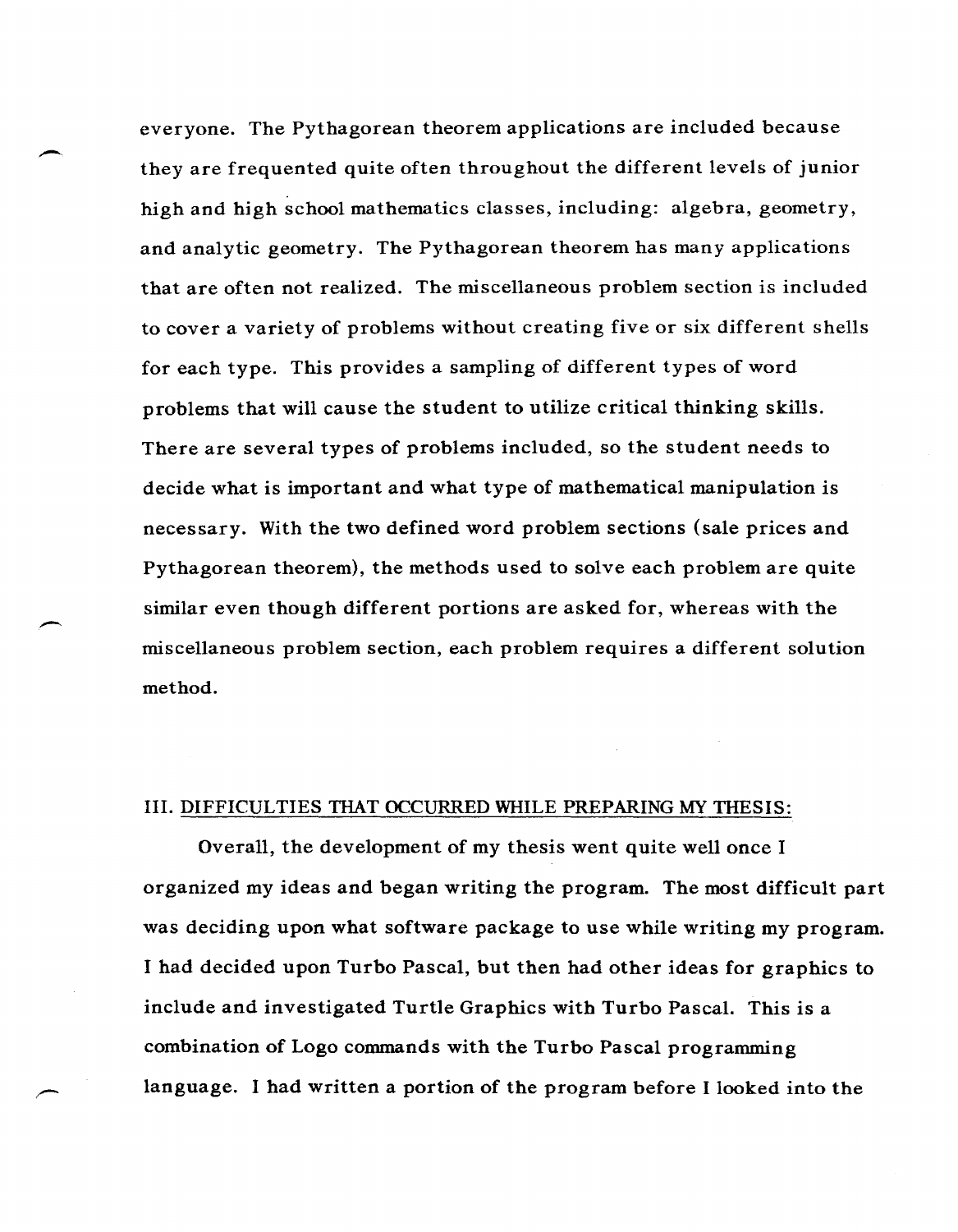Turtle Graphics. I converted everything over to the Turtle Graphics with Turbo Pascal, then realized that it was not what I wanted. Luckily, I saved my original copy of the program and had not altered it, so I could still revert back to this version without revising everything once again.

After exploring the demonstration program that accompanied the Turbo Pascal package, I realized that capabilities existed of which I had not known. By investigating the demonstration program, I discovered how to program for these capabilities. With this new knowledge, I was able to make my program do more of what I had imagined.

The only other real barriers I encountered were deciding upon how to limit my program to specific topics and exploring the programming language more fully. I had not programmed with Turbo Pascal for over a year, so I needed to refresh my memory and closely examined some of the programs I had written for the Turbo Pascal programming class I had taken. When experimenting with something new, I always saved the most recent version of the program and saved the newly altered version under an alternate file name so I could keep both versions and have the option to return to an earlier version if it was beneficial.

#### IV. IN1RODUCTION AND "LOGIN":

.~

To begin this program, the user must change to the drive in which the disk being used is located. If the appropriate drive is the "A" drive, the user must enter "A:" to change the current working drive and enter the word "MATH" at the "A:" prompt. If the appropriate drive is the "B"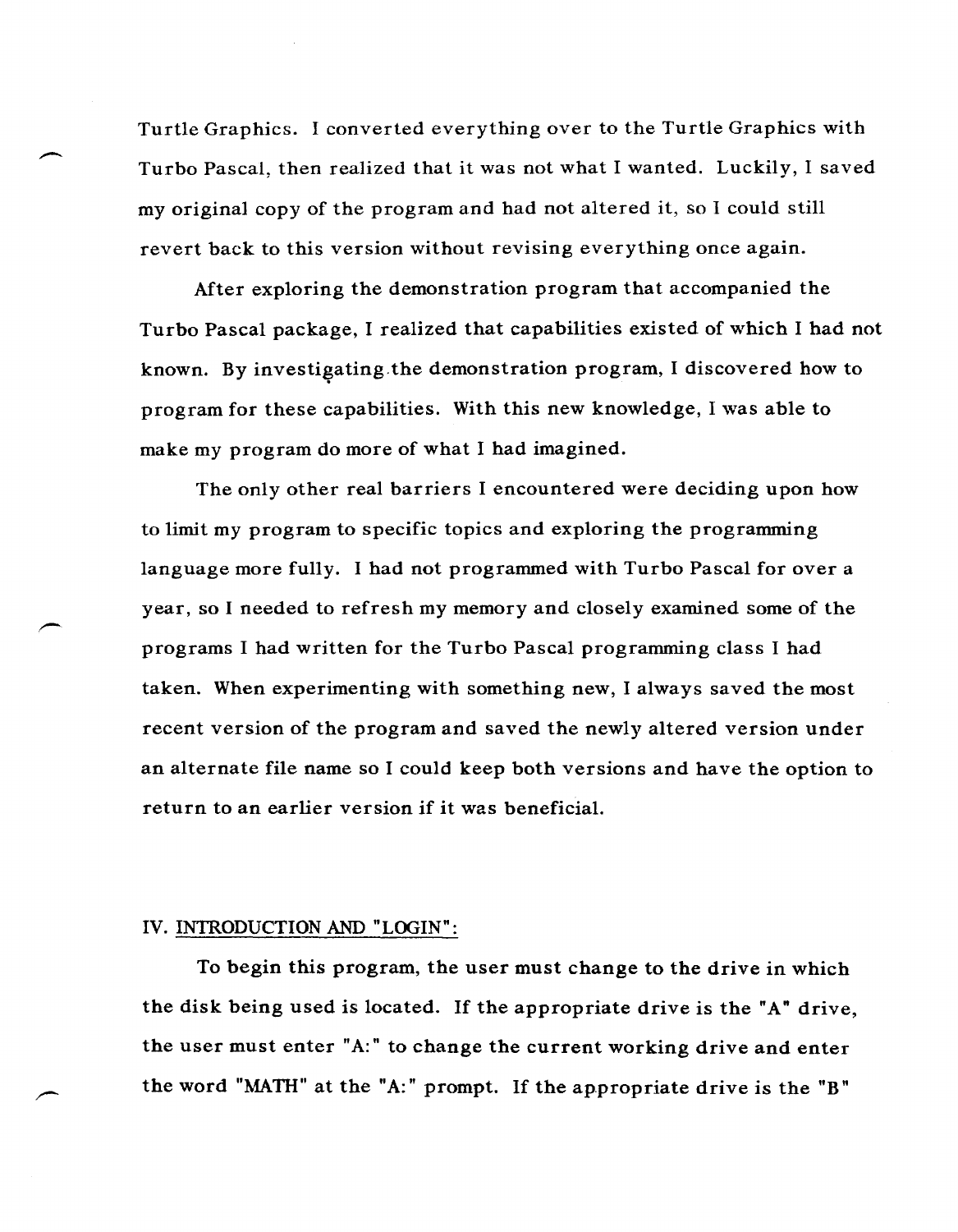drive, the user must enter "B:" to change the current working drive and enter the word "MATHB" at the "B:" prompt. The first screen that appears serves as a welcoming, entry device that acknowledges the user, initializes the program, and allows the user to state whether he is a student or a teacher. This answer (student or teacher) controls the sections of the program to which the user has access. In either case, the user is asked to identify himself by a code before he can gain access to the remaining portions of the program. The teacher must enter the code "teachme" or "TEACHME" to have access to the student files. The students must enter the drive location and name of the data base in which they are located (this should be told to the students by the teacher who created the data base of student records), their names, and appropriate numeric codes to gain access to the mathematical skill testing portion of the program. By entering names and numeric codes, each student is identified by the computer, and the performance of that student (the average scores attained in each part) is recorded in the data base that the teacher may later access to check the performance and progress of each student. The teacher must create a data base of students and codes through the options in the teacher "record keeping" section before the students can "play the game."

#### V. STUDENT OPTIONS:

-

Once the student has entered his name and the appropriate numeric code, he is presented with a menu of options consisting of proportions,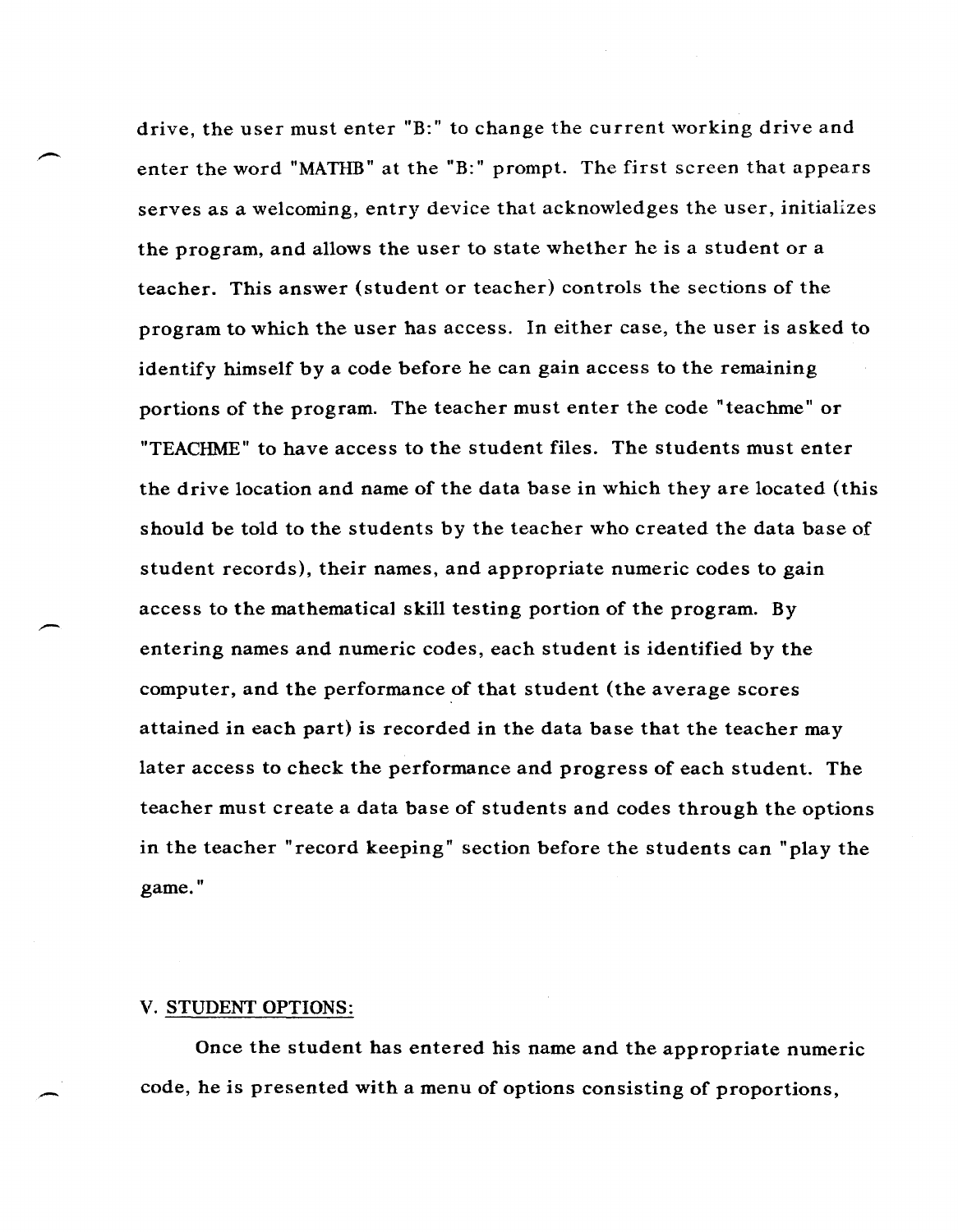percents. word problems, or to end the session. Depending upon the student's choice, the corresponding problems or menus appear and prompt the student as to what he is to do next.

#### A. Proportions

A data file of proportion problems is accessed, and problems are randomly chosen and displayed on the screen. The proportion appears as two fractions set equal to one another with a variable placed in anyone of the four positions. The student is prompted to enter the appropriate value for the variable to make the statement true. Once the student has answered, a random praise statement will appear indicating that the student answered correctly, or a random encouragement statement will appear along with the correct value for the variable, depending upon the response the student has entered.

The student determines the number of problems he wishes to attempt before any of the problems are given. The practice session can be as long or short as the student wishes. Once the specified number of problems is completed, the percentage correct is calculated and displayed on the screen. This provides feedback to the student concerning his performance, and the student has the option to attempt another set of problems if be wishes.

#### B. Percents

The percent portion of the program also allows the student to determine the number of problems he wishes to attempt. When the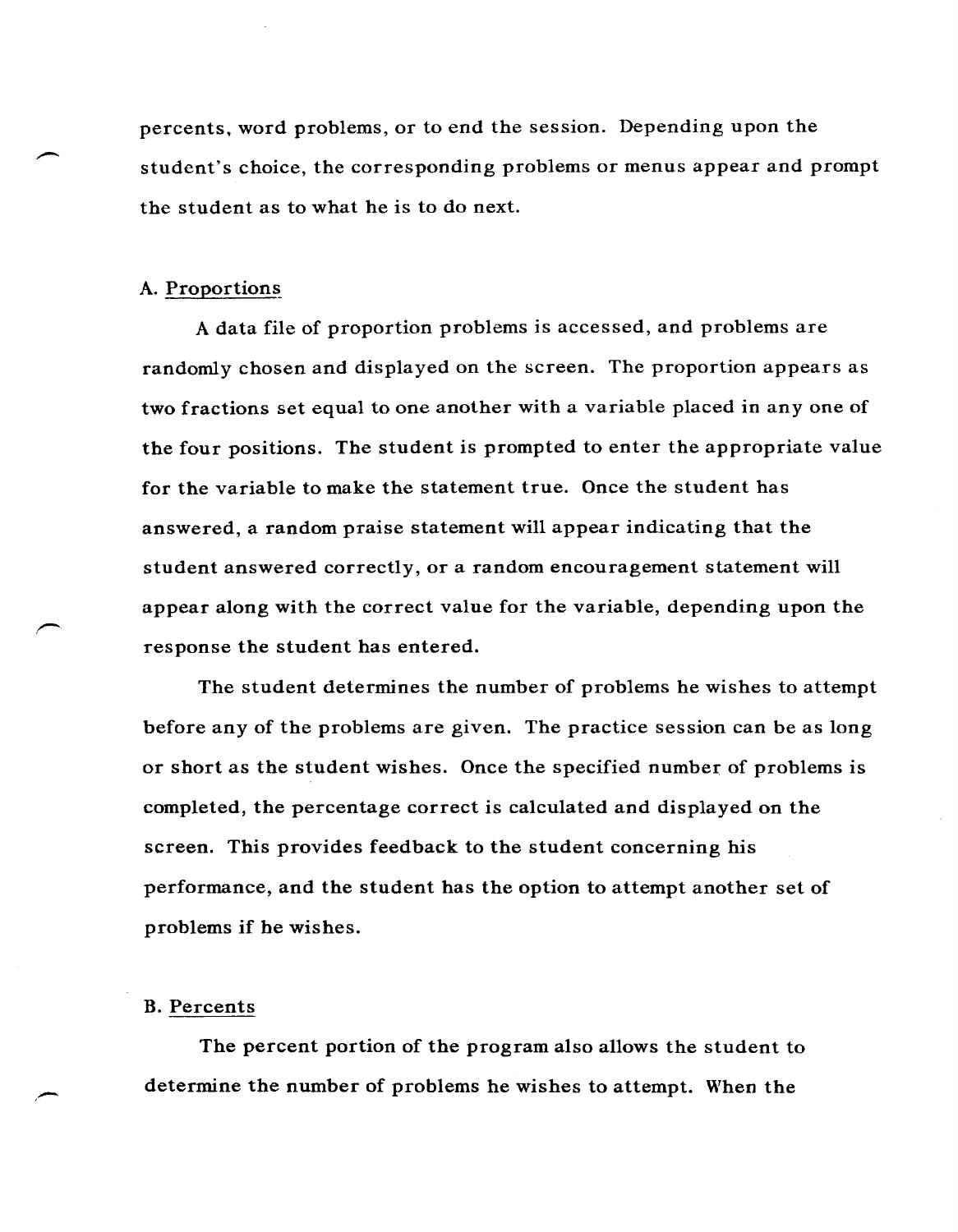specified number of problems has been completed, the percentage correct is displayed, and the student has the option to attempt more problems if the wishes.

The percent problems are displayed as fractions for which the student is to utilize long division to determine the appropriate corresponding percent (rounded to the nearest hundredth of a percent). The fractions are randomly generated. The numerator is a random number between 0 and 54. The denominator is a random number between 1 and 100. This allows for a wide range of percents both above and below 100%.

#### c. Word Problems

 $\overline{\phantom{0}}$ 

-

When the student chooses the word problems, another menu appears asking the type of word problem preferred: sale price, Pythagorean theorem, or miscellaneous. Within each of these subdivisions, there exist several different problem shells. The basic outline of the word problem is previously determined, but the student is given the opportunity to "personalize" the problem. Depending upon the problem that is chosen, the student is prompted to choose from a menu of topics or enter one of his own, and enter names, objects, dollar amounts, test scores, or distances. When the choices are completed, the screen is cleared and the word problem appears in its entirety. Each section containing the type of problem the student may choose contains several different problem shells that concern the type of problem selected. Specifically which problem that appears is decided randomly. This varies the questioning pattern and requires the student to do more critical thinking about what each problem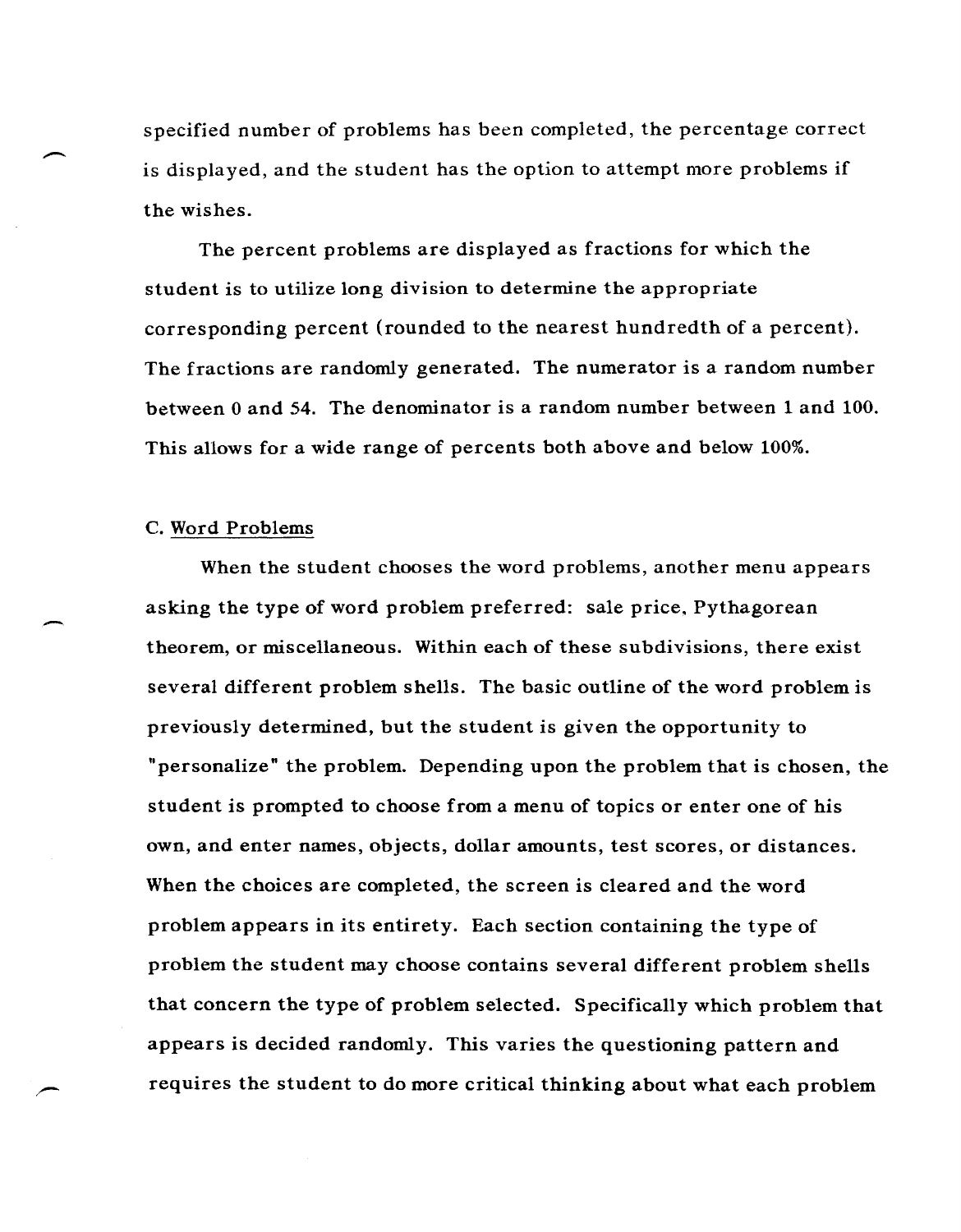is asking rather than determining the method used and merely applying it to each problem without actually thinking about what is being done.

After answering each problem, the student is given the option of continuing with another problem of the same type or returning to the menu of choices. When the student chooses to do no more problems of that type, the student's performance is evaluated, the percentage correct is displayed on the screen and recorded in the appropriate section in the data base file specified at the beginning of the session. This provides immediate feedback to the student and also allows the teacher to see how well the student is progressing.

#### 1. sale prices

 $\overline{\phantom{a}}$ 

 $\overline{\phantom{0}}$ 

There are four sale price problem shells. The student may be asked to enter the original price of the item the student has chosen and the discount percentage. Then the word problem appears in its entirety, and the student may be asked to enter either the sale price or the difference in the original price and the sale price. The student may also be asked to enter the original price and the sale price and be asked to determine the discount percentage or enter the sale price and the discount percentage, then determine the original price.

#### 2. Pythagorean theorem

The five Pythagorean theorem problem shells concern a variety of topics, but each one is solved by utilizing Pythagorean's theorem: "In a right triangle, the square of the length of the hypotenuse is equal to the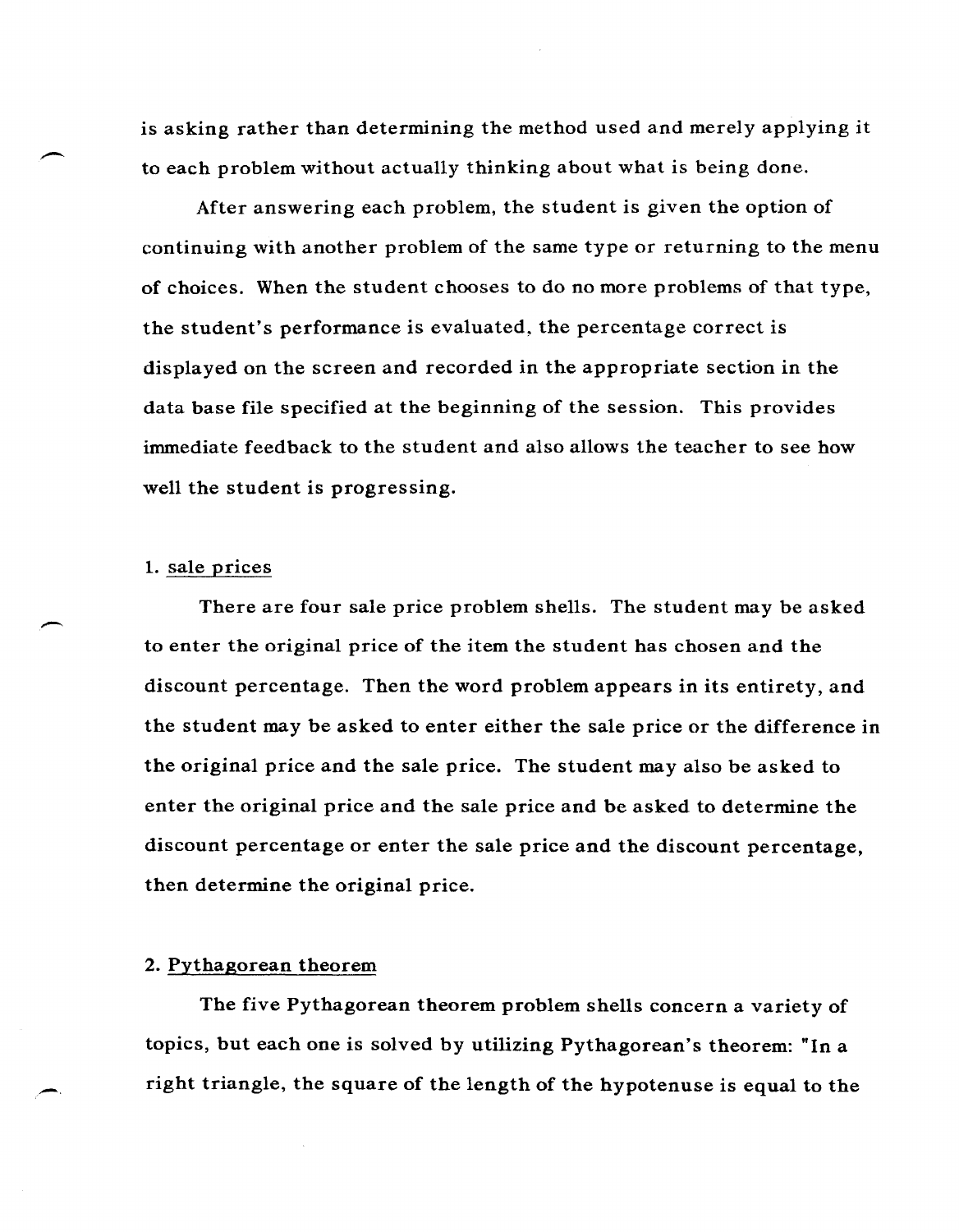sum of the squares of the lengths of the other two sides." In terms with which most people are familiar, "c squared equals a squared plus b squared." In each case, the student must determine what part of the right triangle has the missing value to appropriately apply the theorem.

#### 3. miscellaneous problems

,-

-

There are eight problem shells in this section, each one dealing with a different topic. These problems concern: calculating differences, averaging test scores, applications of multiplication, determining the number of objects defective if the total number and the percentage that are defective are known, calculating hourly wages, determining area, permutations, and algebraic applications. The difficulty level of these problems can be varied quite a bit, but there are also a few "easy" problems such as the one concerning calculating differences to encourage students and convince them that not all word problems are impossible. Word problems are merely every day occurrences placed in mathematical terms, and students are already solving these types of problems without realizing it.

#### VI. PRAISE AND ENCOURAGEMENT GRAPHICS SCREENS:

Within each section of the mathematical skills testing problems, the student is given the percentage of problems that he answered correctly. Along with this numeric feedback, the student is given visual reinforcement if he attains either a 100% or at least an 85%. When a student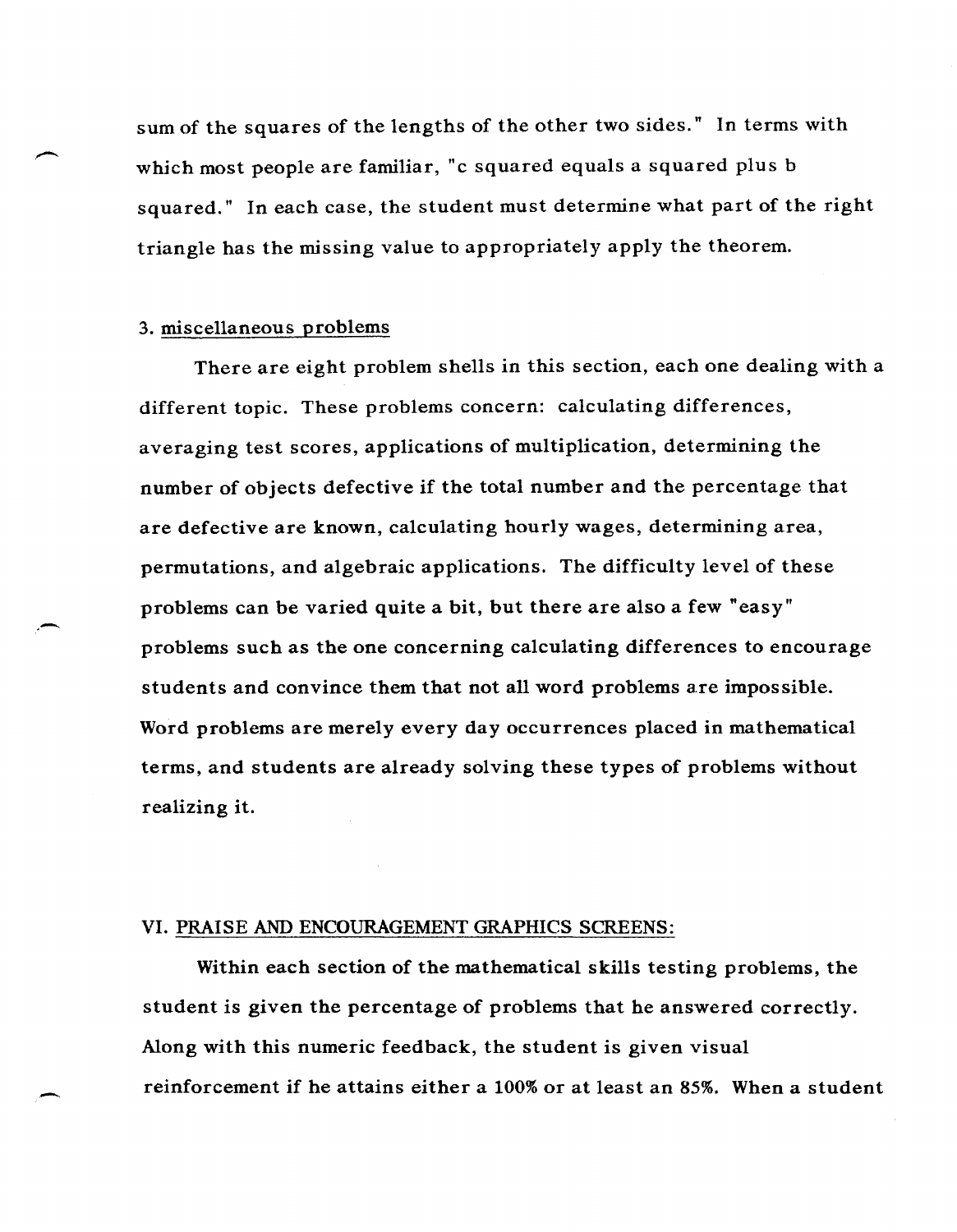achieves a perfect score, the screen is cleared, then covered with points of color and words of praise including: congratulations, 100%, super, and excellent. If the student attains at least an 85% but not a perfect score, a different graphics screen appears with the points of color and phrases including: you are doing great, at least an 85% but not yet perfect, getting there, and now try for 100%. These screens can be used as an incentive for the student to do his best and see what may appear.

#### VII. ENDING SCREEN:

,-

--

The final screen of the students' portion of the program is a graphics screen. Its function is similar to that of the first screen that appeared to welcome the student. This screen displays some graphics, then says "goodbye" to the student.

#### VIII. "TEACHER SECTION":

Once a teacher has entered the appropriate code, he is given a menu of options that are quite different than that for the students. The teacher has the opportunity to create and manipulate any of the data base information as well as enter the student program if the teacher enters himself into the appropriate data base.

The menu of options given the teacher are quite self - explanatory, so I will merely reiterate the menu options: create a data base, view a record in a data base, add a record to a data base, sort a data base